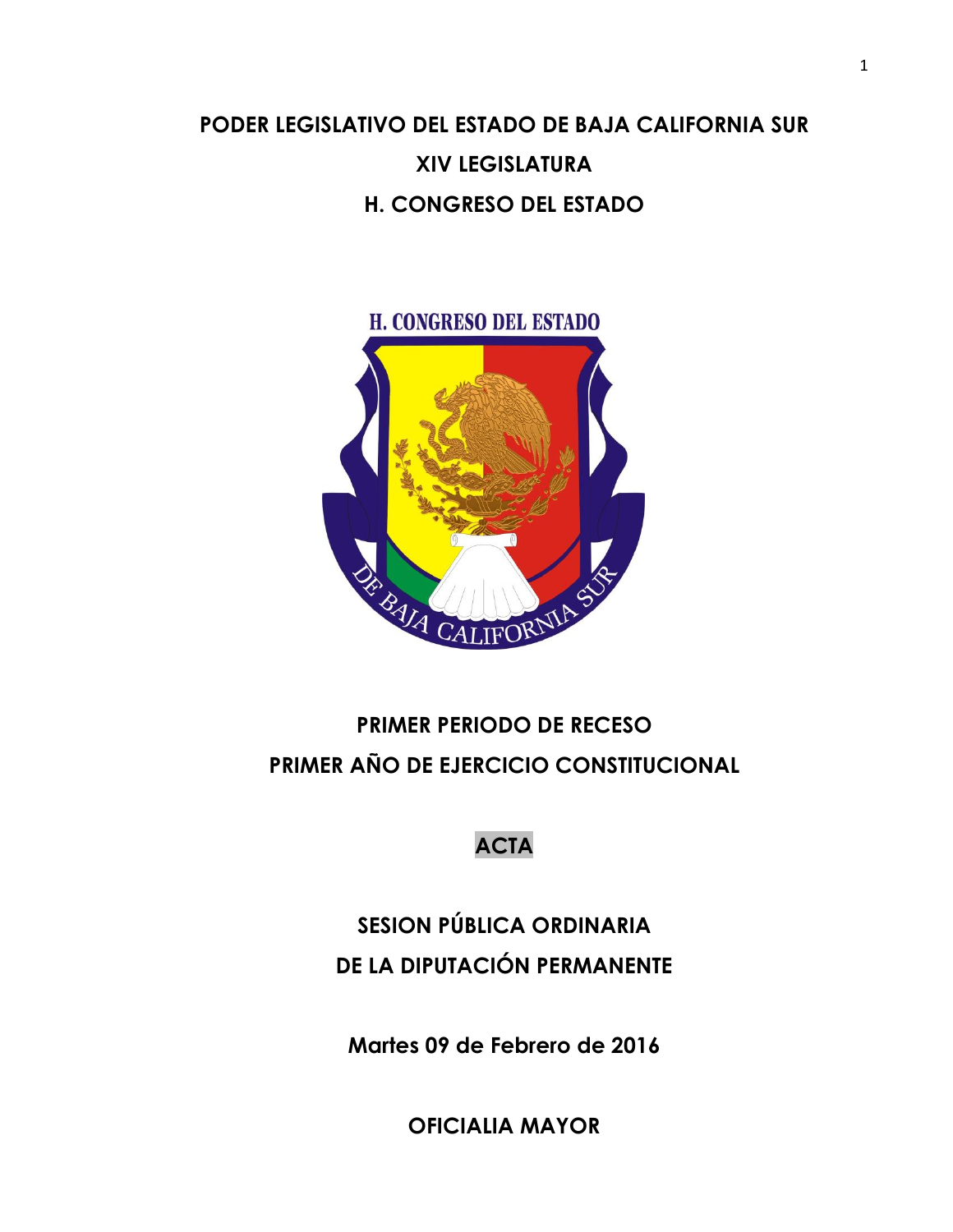**ACTA DE LA SESIÓN PÚBLICA ORDINARIA DE LA DIPUTACIÓN PERMANENTE DEL PRIMER PERIODO DE RECESO CORRESPONDIENTE AL PRIMER AÑO DE EJERCICIO CONSTITUCIONAL DE LA DECIMA CUARTA LEGISLATURA DEL HONORABLE CONGRESO DEL ESTADO DE BAJA CALIFORNIA SUR, DE FECHA MARTES 09 DE FEBRERO DEL AÑO 2016, BAJO LA PRESIDENCIA DE LA CIUDADANA DIPUTADA DIANA VICTORIA VON BORSTEL LUNA.**

- - - EN LA CIUDAD DE LA PAZ, CAPITAL DEL ESTADO LIBRE Y SOBERANO DE BAJA CALIFORNIA SUR, SIENDO LAS ONCE HORAS CON CINCO MINUTOS DEL DIA DE LA FECHA, CON LA ASISTENCIA DE LAS CIUDADANAS DIPUTADAS DIANA VICTORIA VON BORSTEL LUNA, Y NORMA ALICIA OPELÑA RODRIGUEZ, ASÍ COMO DEL DIPUTADO CAMILO TORRES MEJÍA, SE DIO INICIO A LA PRESENTE SESIÓN DE CONFORMIDAD CON EL SIGUIENTE:

#### **O R D E N D E L D I A:**

- **I.-** LECTURA DEL ACTA DE LA SESIÓN PÚBLICA ORDINARIA DE LA DIPUTACIÓN PERMANENTE DE FECHA MARTES 02 DE FEBRERO DE 2016.
- **II.-** COMUNICACIONES OFICIALES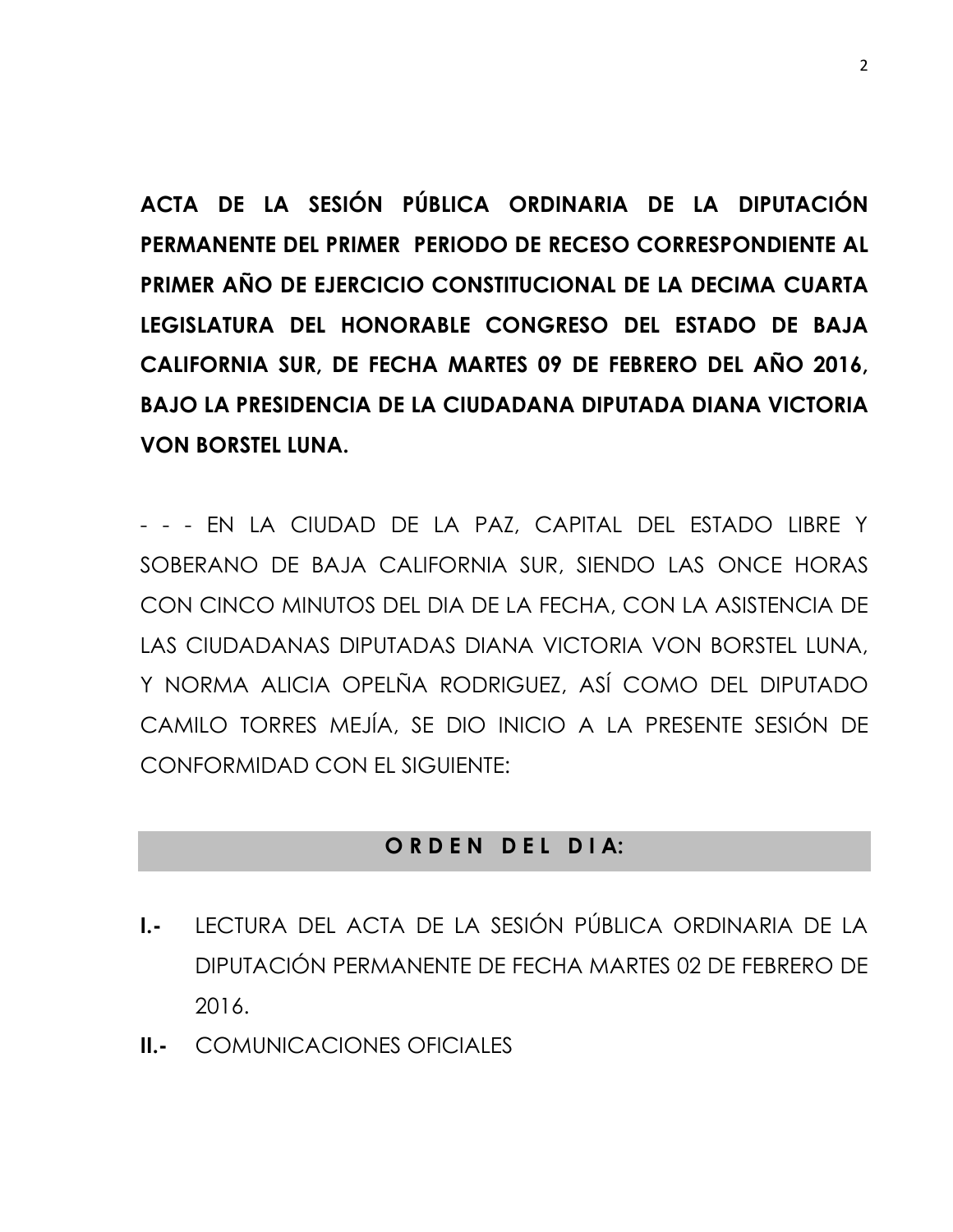- **III.-** PRONUNCIAMIENTO QUE PRESENTA LA CIUDADANA DIPUTADA ROSA DELIA COTA MONTAÑO, DEL **PARTIDO DE LA REVOLUCIÓN DEMOCRÁTICA.**
- **IV.-** PRONUNCIAMIENTO QUE PRESENTA EL CIUDADANO DIPUTADO CAMILO TORRES MEJIA, **DEL PARTIDO DEL TRABAJO.**
- **V.-** PRONUNCIAMIENTO QUE PRESENTA LA CIUDADANA DIPUTADA DIANA VICTORIA VON BORSTEL LUNA, INTEGRANTE DE LA FRACCIÓN PARLAMENTARIA DEL **PARTIDO ACCIÓN NACIONAL.**
- **VI.-** PROPOSICIÓN CON PUNTO DE ACUERDO QUE PRESENTA LA CIUDADANA DIPUTADA IRMA PATRICIA RAMÍREZ GUTIÉRREZ, INTEGRANTE DE LA FRACCIÓN PARLAMENTARIA DEL **PARTIDO REVOLUCIONARIO INSTITUCIONAL.**

**VII.-** CLAUSURA.

- - - DE ACUERDO CON EL **PRIMER PUNTO** DEL ORDEN DEL DIA, LA PRESIDENTA SOLICITÓ A LA DIPUTADA SECRETARIA CONSULTAR A QUIENES INTEGRAN LA DIPUTACIÓN PERMANENTE EN VOTACIÓN ECONÓMICA LA DISPENSA DE LECTURA DEL ACTA DE LA SESIÓN PÚBLICA ORDINARIA DE FECHA MARTES 02 DE FEBRERO DE 2016, EN RAZÓN DE QUE FUE DISTRIBUIDA PREVIAMENTE, RESULTANDO APROBADA LA DISPENSA POR UNANIMIDAD.- SEGUIDAMENTE SE SOMETIÓ A VOTACIÓN EL ACTA, APROBÁNDOSE POR UNANIMIDAD EN LOS TÉRMINOS PROPUESTOS.- - - - - - - - - - - - - - - - - - - - - - - - - - - - - - - - CONTINUANDO CON EL **SEGUNDO PUNTO** DEL ORDEN DEL DIA, LA SECRETARIA DE LA MESA DIRECTIVA DIO LECTURA A LA SIGUIENTE COMUNICACION OFICIAL: **A).-** OFICIO No. SFYA-159/2016 DE FECHA

04 DE FEBRERO DE 2016, REMITIDO POR LA SECRETARÍA DE FINANZAS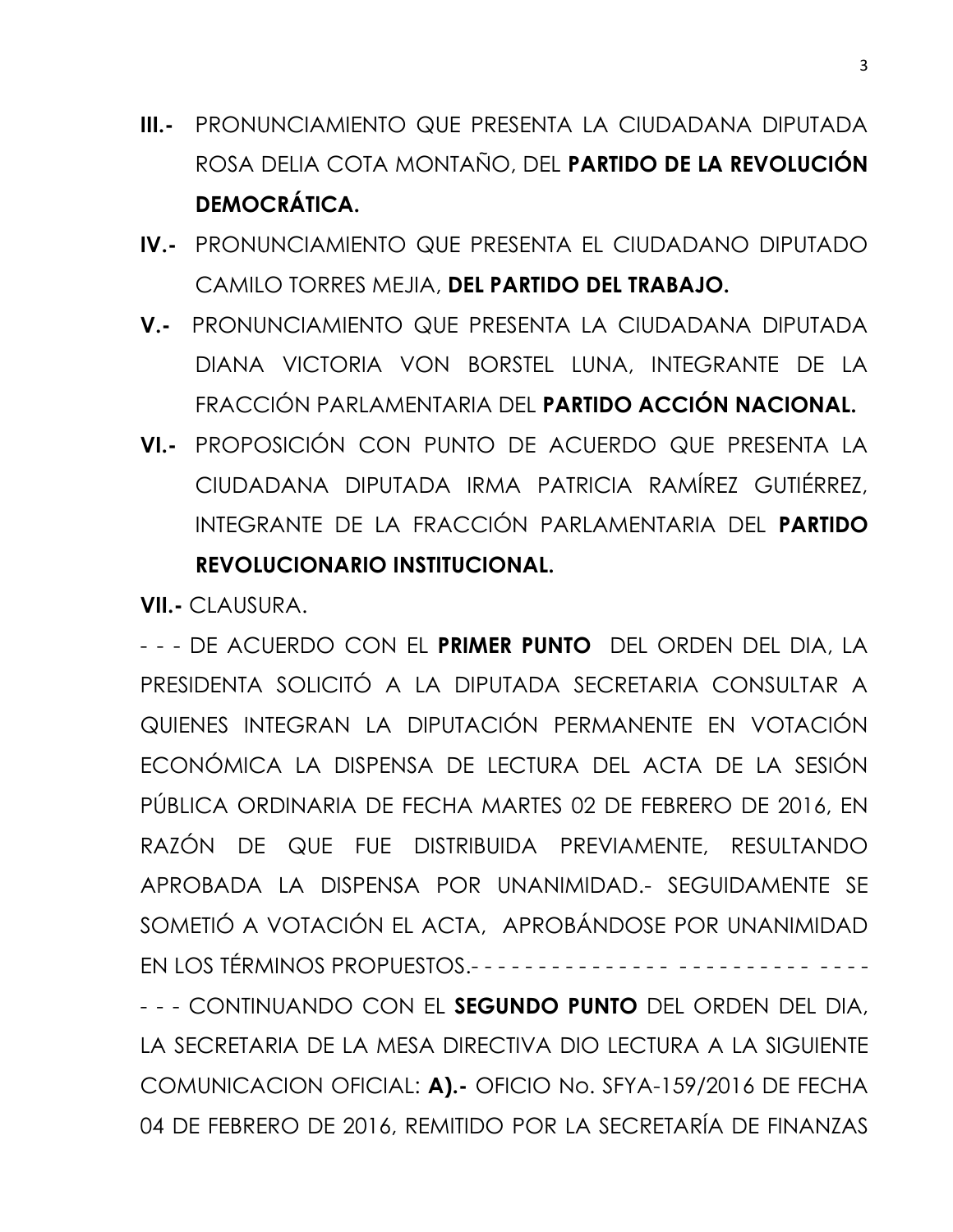DEL GOBIERNO DEL ESTADO.- POR TANTO Y DEL OFICIO CON QUE SE DIO CUENTA, SE INSTRUYÓ A LA DIPUTADA SECRETARIA ACUSAR RECIBO CORRESPONDIENTE.- - - - - - - - - - - - - - - - - - - - - - - - - - - - - - - -

- - - CONFORME AL **TERCER PUNTO** DEL ORDEN DEL ORDEN DEL DIA, SE LE CONCEDIO EL USO DE LA VOZ A LA CIUDADANA DIPUTADA ROSA DELIA COTA MONTAÑO, DEL **PARTIDO DE LA REVOLUCIÓN DEMOCRÁTICA,** QUIEN DIO LECTURA DEL PRONUNCIAMIENTO DE LA SIGUIENTE MANERA: "EN TODOS SANTOS: ¿APLICACIÓN DE LA LEY O EXCESO POLICIACO? EL DESALOJO VIOLENTO POR PARTE DE LAS FUERZAS POLICIACAS DE LOS INTEGRANTES DE LA COOPERATIVA PUNTA LOBOS, VECINOS Y ORGANIZACIONES AMBIENTALISTAS LA SEMANA PASADA, DEL PLANTÓN QUE SOSTENÍAN EN EL ACCESO A LA PLAYA EN DELEGACIÓN DE TODOS SANTOS, HA SIDO PRESENTADO POR EL GOBIERNO DEL ESTADO Y POR LA MAYORÍA DE LOS MEDIOS DE COMUNICACIÓN, COMO UN CASO EXITOSO DE APLICACIÓN DE LA LEY, COMO LA RESTAURACIÓN DEL ESTADO DE DERECHO AMENAZADO O VULNERADO POR EL EJERCICIO DEL DERECHO DEMOCRÁTICO A PROTESTAR, POR LO QUE MUCHOS CIUDADANOS CONSIDERAN CONSTITUYE LA DESTRUCCIÓN DEL HÁBITAT, LA ALTERACIÓN DE LOS EQUILIBRIOS AMBIENTALES DE LA ZONA, QUE AFECTARÍA SERIAMENTE LA ACTIVIDAD PESQUERA TRADICIONAL. INDEPENDIENTEMENTE DE QUE LA RAZÓN O PARTE DE ELLA ESTÉ DE UN LADO O DE OTRO, LO RELEVANTE DEL CASO ES LA ACTITUD ASUMIDA POR EL GOBIERNO DEL ESTADO, DE DESALOJAR POR LA VÍA VIOLENTA A UNOS PESCADORES QUE EJERCÍAN SU DERECHO DE EXPRESIÓN Y PETICIÓN. LA PREGUNTA ES NECESARIA, ¿LA PROTESTA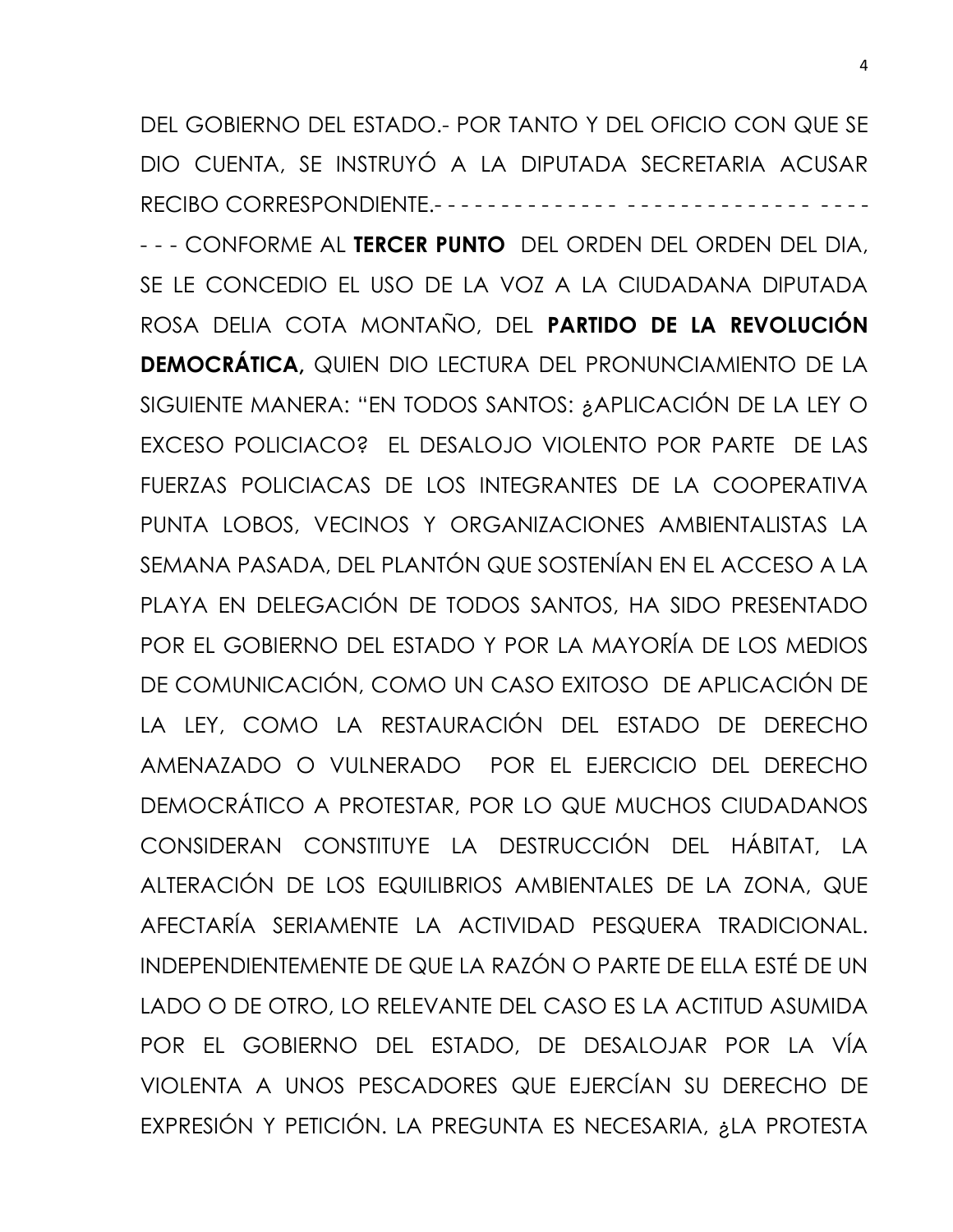DE LOS PESCADORES Y VECINOS REALMENTE AMENAZABA AL ESTADO DE DERECHO?, ¿NO PODÍA HABERSE NEGOCIADO CON ELLOS ANTES DE APLICAR LA FUERZA POLICIACA?, ¿LA PROTESTA DE LOS PESCADORES Y VECINOS SOLO PRETENDÍA ALTERAR EL ORDEN, OPONERSE AL GOBIERNO Y COLOCARSE AL MARGEN DE LA LEY – COMO INFORMARON ALGUNOS MEDIOS DE COMUNICACIÓN- O EXISTIERON RAZONES SUFICIENTES PARA ASUMIR TALES CONDUCTAS? LOS ACUERDOS QUE SE ESTABLECIERON DESPUÉS DE LOS HECHOS, QUE INFORMAN DE LA FIRMA DE UN NUEVO CONVENIO, DE UNA AUDIENCIA CON EL GOBERNADOR DONDE SE AVALE DICHO CONVENIO Y DE LA SUSPENSIÓN TEMPORAL DE LOS TRABAJOS POR PARTE DE LA EMPRESA PRIVADA, MÁS BIEN NOS INDICAN QUE LOS PESCADORES Y VECINOS TUVIERON RAZONES PARA PROTESTAR Y NO COMO SE HA DESCALIFICADO POR LOS MEDIOS. SI LOS PESCADORES TUVIERON RAZONES Y COMO SOSTUVO SU DIRIGENTE EL SEÑOR ARIEL RUIZ, NO PRETENDÍAN OPONERSE AL DESARROLLO, NI ALTERAR EL ORDEN, NI COLOCARSE FUERA DE LA LEY, ENTONCES PORQUE EL GOBIERNO DEL ESTADO ACTUÓ COMO SI LOS PESCADORES SE ESTUVIERAN OPONIENDO AL DESARROLLO, ATROPELLANDO LA LEY Y ALTERANDO EL ORDEN PÚBLICO? ES AQUÍ DONDE EL PUNTO DE EQUILIBRIO ENTRE LA APLICACIÓN DE LA LEY Y EL RESPETO A LOS DERECHOS DEMOCRÁTICOS SE ROMPE, PARA PRIORIZAR LA FUERZA POLICIACA FRENTE A LA TOLERANCIA EN EL EJERCICIO DE LOS DERECHOS, ES DECIR, ¿EN LA APLICACIÓN DE LA LEY, EL ESTADO PRIORIZA LA VISIÓN SOCIAL DE LOS DERECHOS O ANTEPONE LA VISIÓN POLICIACA EN EL TRATO DE LOS CONFLICTOS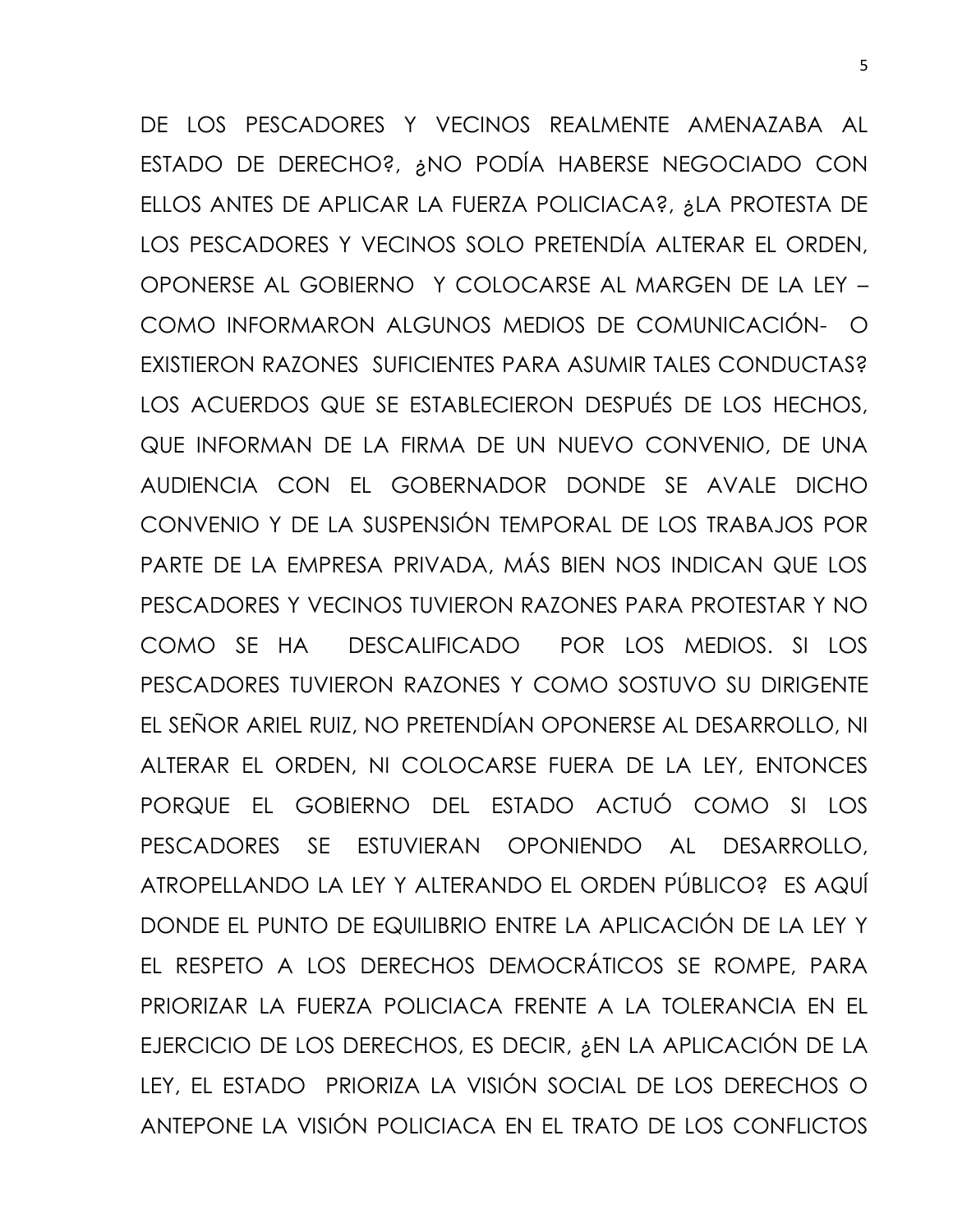SOCIALES? ES POR ELLO, QUE A JUICIO DE QUIEN SUSCRIBE EL PRESENTE DOCUMENTO Y MUCHOS CIUDADANOS Y CIUDADANAS, QUE CONSIDERAMOS COMO UN EXCESO EL EJERCICIO DE LA FUERZA POLICIACA PARA DESALOJAR A LOS PESCADORES DEL PLANTÓN QUE MANTUVIERON CON LA PRETENSIÓN DE QUE FUERAN ESCUCHADOS, COMO FINALMENTE SUCEDIÓ. POR ELLO TAMBIÉN, QUE DESDE ESTA TRIBUNA EXHORTO AL GOBIERNO DEL ESTADO A QUE ANTES DE APLICAR LA LEY A TRAVÉS DE LA FUERZA POLICIACA PRIORICE LA NEGOCIACIÓN, LA CONCILIACIÓN Y EL ACUERDO FRENTE A LOS CONFLICTOS SOCIALES QUE SE PROVOCAN POR LA DINÁMICA DEL DESARROLLO, DE LA INTERRELACIÓN DE GRUPOS SOCIALES O ENTRE LOS PARTICULARES."- - - - - - - - - - - - - - - - - - - - - -

- - - DE ACUERDO CON EL DESAHOGO DEL **CUARTO PUNTO** DEL ORDEN DEL DIA, SE LE CONCEDIO EL USO DE LA VOZ AL CIUDADANO DIPUTADO CAMILO TORRES MEJIA, **DEL PARTIDO DEL TRABAJO,** QUIEN DIO LECTURA DEL PRONUNCIAMIENTO DE LA SIGUIENTE MANERA: "AYER SE CUMPLIERON 500 DÍAS DE LA DESAPARICIÓN FORZADA DE 43 JÓVENES ESTUDIANTES DE LA NORMAL RURAL "RAÚL ISIDRO BURGOS" DE AYOTZINAPA, GUERRERO. AYER SE CUMPLIERON 500 DÍAS DE UNA HERIDA QUE DESANGRA AL PAÍS, 500 DÍAS DE UNA HERIDA QUE DUELE Y DEJA VER LAS ENTRAÑAS DE UN SISTEMA INVADIDO DEL CÁNCER, DE LA CORRUPCIÓN Y LA IMPUNIDAD, QUE INFECTA NUESTRAS INSTITUCIONES Y DEJA AL DESCUBIERTO LA VIEJA PIEL DEL ESTADO VIOLENTO Y AUTORITARIO QUE MUCHOS DABAN POR MUERTO. 500 DÍAS DE DOLOR DE LAS FAMILIAS ANTE UNA AUTORIDAD QUE MÁS QUE ESCLARECER, CONFUNDE Y FOMENTA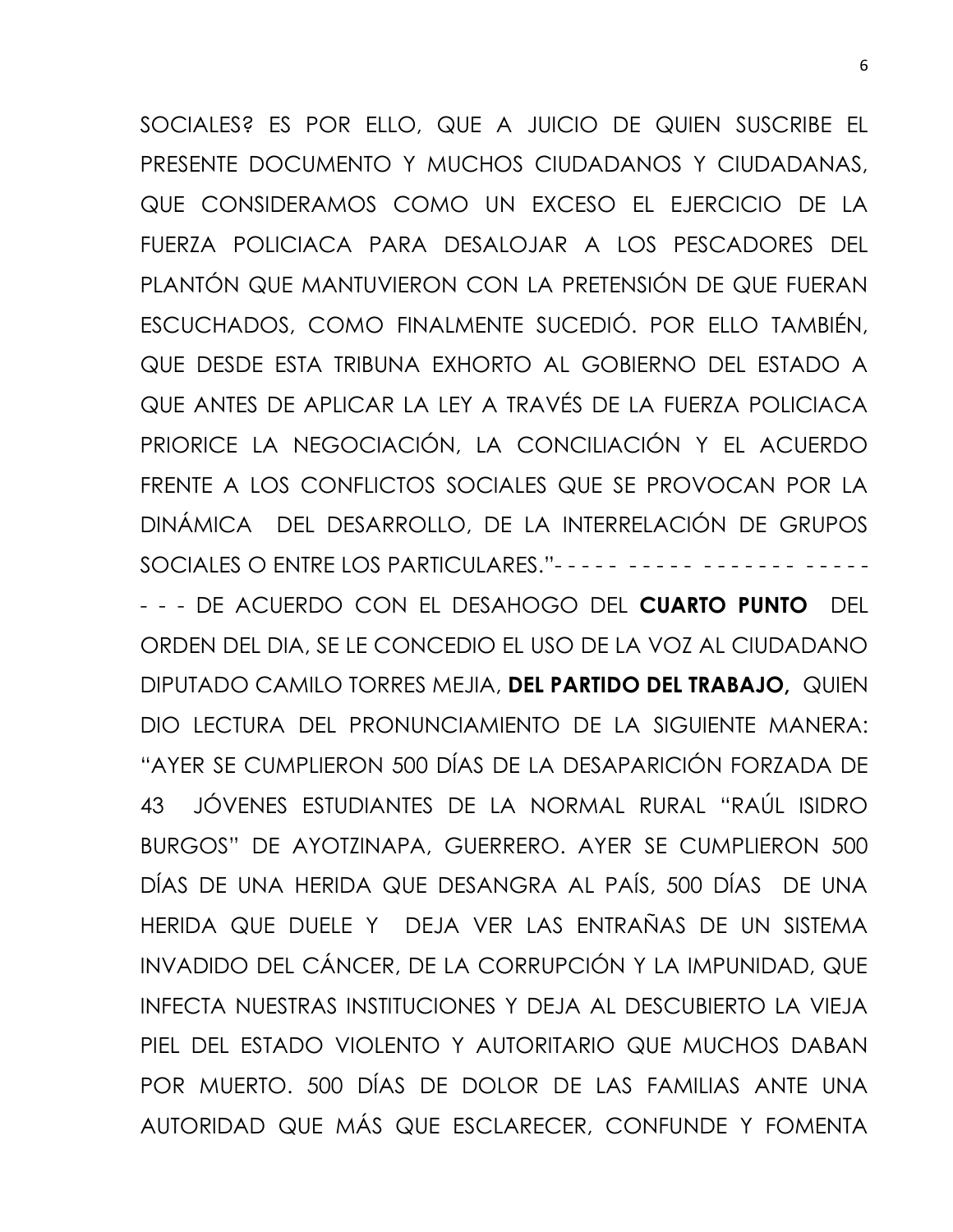UNA DANZA DE TEORÍAS TAN ABSURDAS COMO OMINOSAS ACERCA DE LOS HECHOS, QUE LO ÚNICO QUE DEJAN EN CLARO ES LA SERIE DE INTERESES Y COMPLICIDADES ENTRE AUTORIDADES DE LOS TRES NIVELES DE GOBIERNO QUE NO PERMITEN QUE SE SEPA LA VERDAD ACERCA DE ESTE CRIMEN Y DE MUCHOS MÁS. SON 501 DÍAS EN QUE EL GOBIERNO Y EL ESTADO MEXICANO HAN TENIDO QUE SALIR UNA VEZ MÁS AL MUNDO CON LAS MANOS MANCHADAS DE SANGRE ANTE UNA COMUNIDAD INTERNACIONAL QUE CONDENA LA INFAMIA DEL CRIMEN Y LA FORMA ABERRANTE EN QUE LAS AUTORIDADES RESPONSABLES HAN LLEVADO EL CASO. ESTE NIVEL DE IMPUNIDAD HACE QUE LAS ALABANZAS Y PARABIENES DE LOS MEDIOS INTERNACIONALES PARA EL NUEVO GOBIERNO FEDERAL, ESTÉN FUERA DE LUGAR, AHORA CALLAN Y OBSERVAN INCRÉDULOS QUE EN MÉXICO, EN EL MÉXICO DE LA TRANSICIÓN Y LA DEMOCRACIA SE PERPETÚEN CRÍMENES CONTRA LA SOCIEDAD CIVIL DE MANERA TAN IMPUNE Y VERGONZOSA COMO SE REALIZAN EN CUALQUIER DICTADURA DE HOY Y DE ANTAÑO. EL EJÉRCITO, LAS POLICÍAS, LAS PROCURADURÍAS DE JUSTICIA, INSTITUCIONES ENCARGADAS DE VELAR POR LA SEGURIDAD Y LA IMPARTICIÓN DE JUSTICIA A LA CIUDADANÍA, RESULTAN ARTÍFICES DE LA OPACIDAD Y LA CONFUSIÓN RESPECTO DE ESTE, COMO DE MUCHOS OTROS CRÍMENES CONTRA LA SOCIEDAD CIVIL. RELATORES Y OBSERVADORES DE ORGANISMOS NACIONALES E INTERNACIONALES DE DERECHOS HUMANOS Y EL GRUPO INTERNACIONAL DE ESPECIALISTAS EN INVESTIGACIÓN FORENSE QUE ACUDIÓ AL PAÍS PARA AYUDAR A RESOLVER EL CASO, NO PUEDEN MÁS QUE SENTIRSE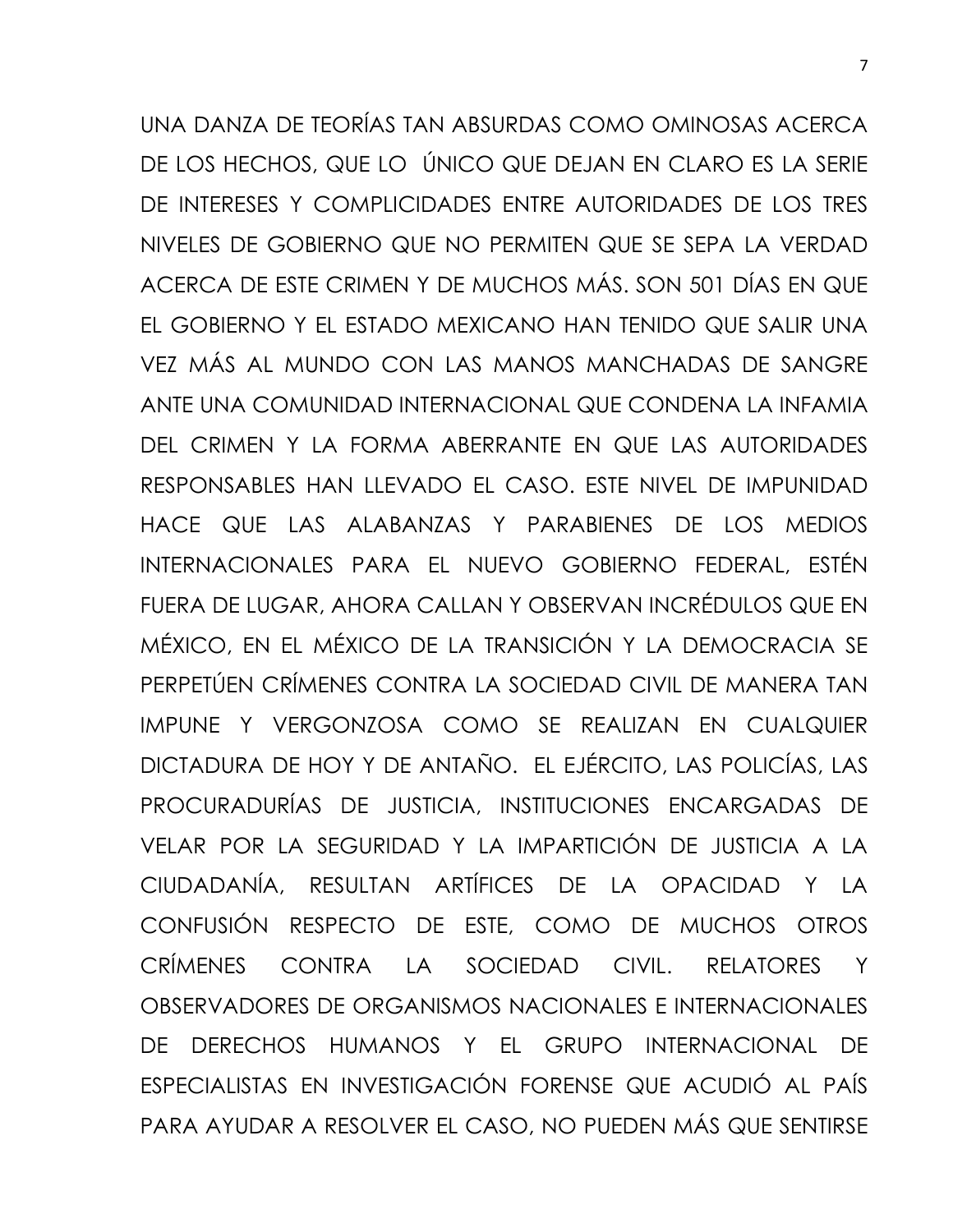BURLADOS E INDIGNADOS POR LAS VERSIONES OFICIALES TAN CAMBIANTES COMO OBTUSAS DE LA PROCURADURÍA GENERAL DE LA REPÚBLICA, CUYOS ARGUMENTOS NO SOLAMENTE CARECEN DE RIGOR CIENTÍFICO, SINO QUE ESCAPAN INCLUSO AL SENTIDO COMÚN. PRUEBAS OCULTAS, MANIPULADAS, CONTAMINADAS, PERSONAJES QUE PARTICIPARON DE LA DETENCIÓN DE LOS JÓVENES NORMALISTAS Y JAMÁS HAN SIDO LLAMADOS A DECLARAR, EL FUERO MILITAR QUE SIRVE COMO PATENTE DE CORSO PARA OCULTAR INFORMACIÓN Y NO RENDIR CUENTAS A LA AUTORIDAD CIVIL, SON SOLO ALGUNOS DE LOS INGREDIENTES QUE COMPONEN ESTE EXPEDIENTE TAN VERGONZOSO COMO PERVERSO. SE TRATA DE UN GOBIERNO LEJANO AL PUEBLO QUE PIENSA QUE LA JUSTICIA SE DEMUESTRA AL CAPTURAR DE NUEVO A UN DELINCUENTE; POR ESO DEDICA GRANDIOSOS ESFUERZOS EN PERSONAL, EQUIPAMIENTO Y RECURSOS MEDIÁTICOS PARA CONGRATULARSE DE ELLO, PERO NO PONE EL MISMO EMPEÑO EN SANAR EL DOLOR DE LOS PADRES Y FAMILIARES DE LOS MUCHACHOS DESAPARECIDOS; ESTE GOBIERNO LEJANO DEL PUEBLO ES UN GOBIERNO QUE SE SOLAZA ENGAÑANDO Y MANIPULANDO LA INFORMACIÓN. EL CASO DE LOS NORMALISTAS FALLECIDOS Y DESAPARECIDOS DE AYOTZINAPA ES SOLAMENTE LA PUNTA DEL ICEBERG DE TODO UN LARGO HISTORIAL DE VIOLACIONES A LOS DERECHOS Y GARANTÍAS INDIVIDUALES DE LA CIUDADANÍA DONDE EL ESTADO, CUANDO NO ES EL CULPABLE, AL MENOS ES CÓMPLICE MUDO DE ESTAS ATROCIDADES QUE NOS DIBUJAN UN PAÍS MUY DIFERENTE AL DEL DISCURSO OFICIAL, DONDE LA VIOLENCIA PERPETRADA O SOLAPADA POR LA AUTORIDAD LASTIMA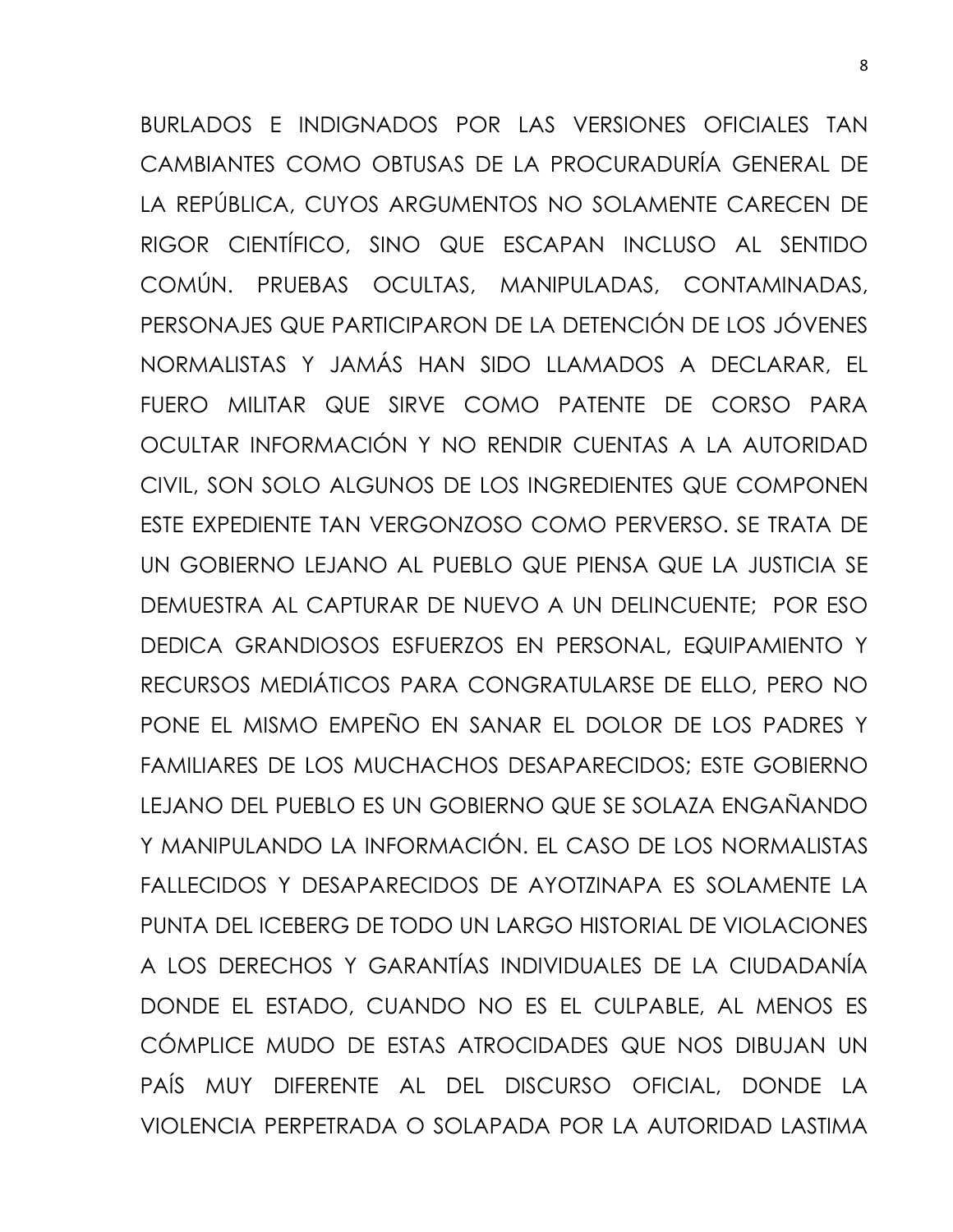Y VIOLENTA LOS DERECHOS HUMANOS DE LA POBLACIÓN; PERMITE EL ATROPELLO DE LA DIGNIDAD DE LA POBLACIÓN INDÍGENA, DE LAS PERSONAS CON PREFERENCIAS SEXUALES DIFERENTES Y CASTIGA LA DISIDENCIA POLÍTICA UTILIZANDO LAS INSTITUCIONES DEL ESTADO PARA ELLO. LAMENTABLEMENTE CON EL CASO DE AYOTZINAPA NO COMIENZA NI TERMINA LA VIOLACIÓN DE LOS DERECHOS HUMANOS A LA POBLACIÓN DE NUESTRO PAÍS, SI DURANTE EL SEXENIO DE FELIPE CALDERÓN EL PROMEDIO DE PERSONAS DESAPARECIDAS AL DÍA ERA DE 6, EN EL ACTUAL SEXENIO EL PROMEDIO DE DESAPARECIDOS SE HA DUPLICADO. DESPUÉS DEL CASO DE LOS NORMALISTAS 292 PERSONAS HAN SIDO INCLUIDAS EN LA LISTA DE PERSONAS DESAPARECIDAS SOLO EN IGUALA Y SUS ALREDEDORES. EN UN PAÍS QUE SE PRETENDE DEMOCRÁTICO, ESTE TIPO DE CRÍMENES, NO DEBERÍA TENER CABIDA, COMO TAMPOCO DEBERÍAN TENER CABIDA LOS ACTOS DE VIOLENCIA PERPETRADOS RECIENTEMENTE A PESCADORES DE LA COOPERATIVA PUNTA LOBOS QUIENES PROTESTAN POR LAS AGRESIONES A SU ESPACIO LABORAL POR LAS CONSTRUCCIONES DE EMPRESA TRES SANTOS. NO PODEMOS SENTIRNOS TRANQUILOS NI SATISFECHOS CUANDO VEMOS COMO NUESTRAS INSTITUCIONES SON LAS QUE EJERCEN LA VIOLENCIA CONTRA EL CIUDADANO, CUANDO VEMOS QUE LA IMPARTICIÓN DE JUSTICIA ES SELECTIVA Y SIGUE SIENDO UN ARMA AL SERVICIO DE LOS INTERESES DE MINORÍAS. SI LA POLÍTICA ES EL ARTE DEL DIÁLOGO Y EL ACUERDO, EL USO DE LA FUERZA ES LA NEGACIÓN DE TODA ASPIRACIÓN DE PLURALIDAD Y DEMOCRACIA. EL USO DE LA VIOLENCIA POR PARTE DE LAS INSTITUCIONES DEL ESTADO CONTRA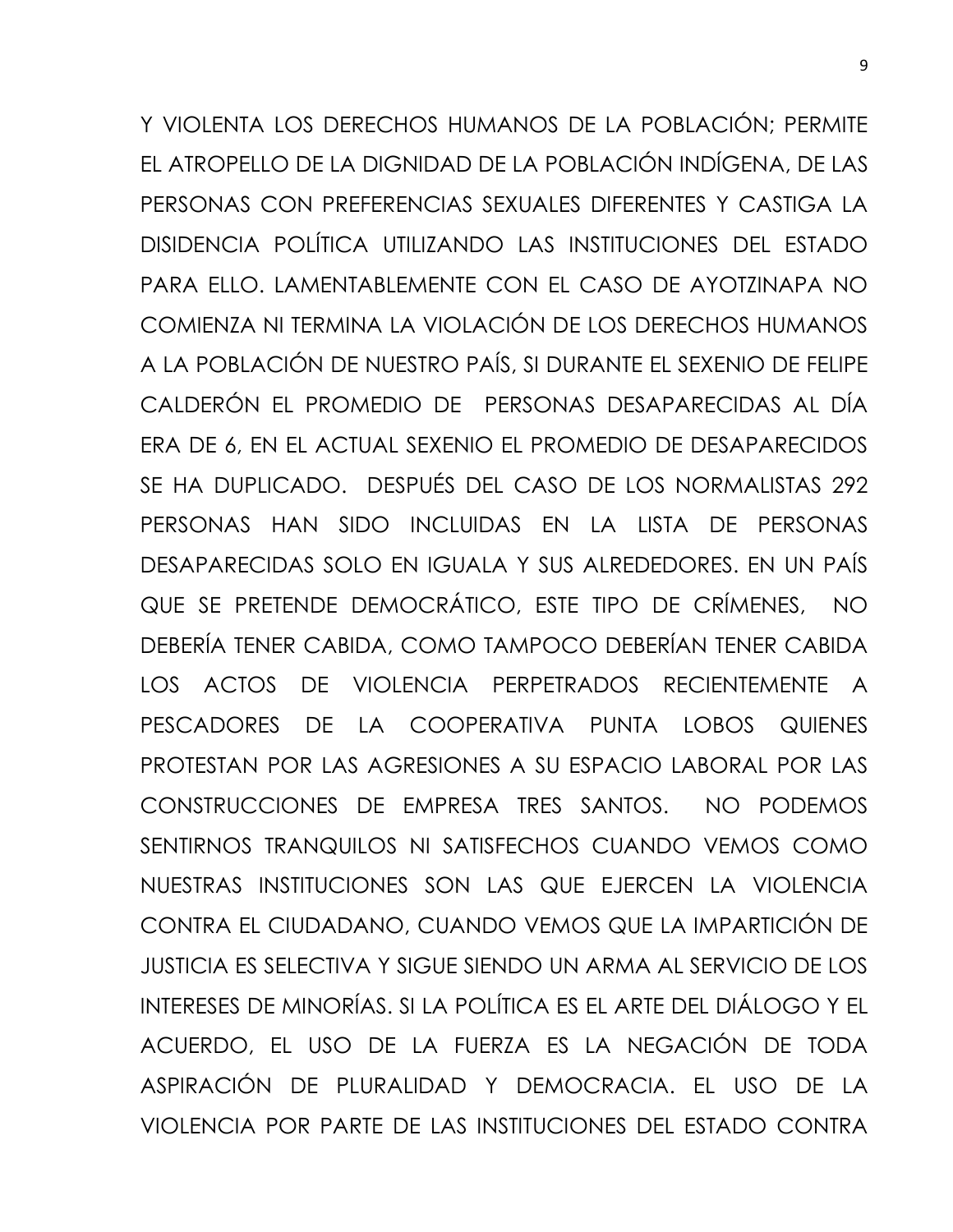GRUPOS DE LA POBLACIÓN QUE RECLAMAN SUS DERECHOS CONTRADICE Y DESLEGITIMA CUALQUIER PROYECTO POLÍTICO QUE CELEBRA Y EXIGE RESPETO A LA VOZ DE LA CIUDADANÍA EN LAS URNAS, PERO DESDE EL PODER CUESTIONA Y REPRENDE ESTAS MISMAS MANIFESTACIONES DE LA VOLUNTAD CIUDADANA VIOLENTANDO SUS MÁS FUNDAMENTALES DERECHOS HUMANOS. NOS FALTAN 43, DE HECHO NOS FALTAN MUCHOS MÁS DE 43, NOS FALTAN MUCHOS MÁS MIGRANTES CENTROAMERICANOS DESAPARECIDOS EN TAMAULIPAS Y SAN LUÍS POTOSÍ, NOS FALTAN MUCHAS MÁS MUJERES MUERTAS EN JUÁREZ, NOS FALTAN MUCHOS MÁS CAMPESINOS Y LÍDERES DE LAS COMUNIDADES INDÍGENAS, NOS FALTAN MUCHOS DEFENSORES DE DERECHOS HUMANOS, NOS FALTAN PERIODISTAS EN VERACRUZ, NOS FALTAN POLICÍAS COMUNITARIOS EN MICHOACÁN Y MUCHOS CIUDADANOS MÁS QUE NO ENCONTRARON EN LAS AUTORIDADES DE ESTE PAÍS LA PROTECCIÓN A QUE ESTABAN OBLIGADAS A PROPORCIONARLES. TRABAJEMOS PARA QUE EN BAJA CALIFORNIA SUR LA REPRESIÓN NO SEA LA RESPUESTA A LOS CONFLICTOS SOCIALES. AYOTZINAPA ES LA REALIDAD DE LA GENTE, AYOTZINAPA ES EL MÉXICO QUE MILLONES DE MEXICANOS VIVEN A DIARIO; OLVIDAR AYOTZINAPA SERÍA CONDENAR A MILLONES DE MUJERES Y HOMBRES, DE JÓVENES Y NIÑOS QUE VIVEN EN ESTAS EXTENSAS REGIONES DEL PAÍS DONDE SER POBRE ES UN DELITO, Y SERÍA CONDENARNOS TODOS A ESTA BARBARIE DANTESCA E INHUMANA. YA TENEMOS MUCHOS MUERTOS, NO PERMITAMOS QUE NUESTROS DESPARECIDOS DE AYOTZINAPA VAYAN A DAR A ESA INHUMANA E INDIGNANTE FOSA COMÚN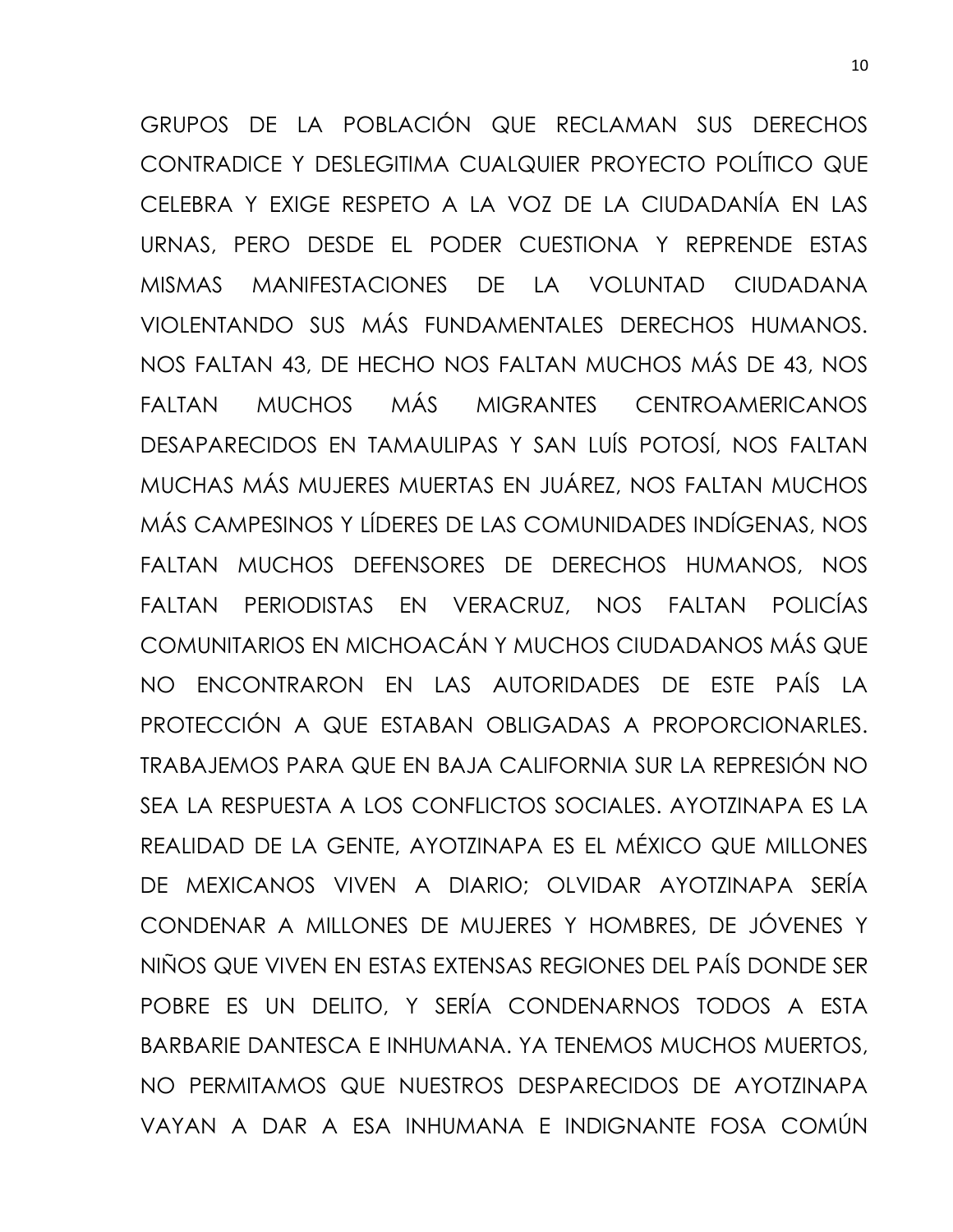DONDE SE PERDIERON LOS NOMBRES Y LAS LUCHAS DE NUESTROS HERMANOS DE ACTEAL Y AGUAS BLANCAS, A ESA INFAME FOSA COMÚN ANEGADA DE LA SANGRE DE NUESTROS JÓVENES DEL JUEVES DE CORPUS, DEL 68. VIVOS SE LOS LLEVARON VIVOS LOS QUEREMOS!".-----------

- - - DADO EL **QUINTO PUNTO** DEL ORDEN DEL DIA, HIZO USO DE LA VOZ LA CIUDADANA DIPUTADA DIANA VICTORIA VON BORSTEL LUNA, QUIEN COMO INTEGRANTE DE LA FRACCIÓN PARLAMENTARIA DEL **PARTIDO ACCIÓN NACIONAL,** DIO LECTURA DEL PRONUNCIAMIENTO DE LA SIGUIENTE MANERA: "SIN DUDA, LA ESCUELA MEXICANA DESDE LA FORMACIÓN DE LA SECRETARIA DE EDUCACIÓN PUBLICA EN 1921 HASTA LA ACTUALIDAD HA SIDO UNO DE LOS PILARES MÁS VALIOSOS PARA EL EJERCICIO DE LA CIUDADANÍA CON CARÁCTER PROGRESISTA. ESA ESCUELA IMPERFECTA RODEADA DE GRANDES CRÍTICAS HA TRANSFORMADO ESTE PAÍS, MÉXICO DE UNA ENROME POBLACIÓN ANALFABETA, CUYA CIRCUNSTANCIA ESTÁ RODEADA POR LA MARGINACIÓN Y LA INCERTIDUMBRE, A UNA POBLACIÓN QUE SE DESENVUELVE EN AMBIENTES MÁS FAVORABLES PARA LA EXIGENCIA DIARIA, GRACIAS A LOS APRENDIZAJES ADQUIRIDOS EN ESTOS CENTROS DE MÉRITO INTELECTUAL Y CÍVICO. LA ESCUELA SOLA O CON EL ACOMPAÑAMIENTO DE MADRES Y PADRES DE FAMILIA Y CON O SIN LA SOCIEDAD CIVIL, CAMINA HACIENDO LO SUYO, CONTRIBUYENDO CON LOS PRINCIPIOS Y DERECHOS DE TODOS. CON LOS DERECHOS BÁSICOS PARA LA VIDA DE APRENDER A APRENDER Y APRENDER A CONVIVIR. Y PARA LOGRARLO LOS MAESTROS Y MAESTRAS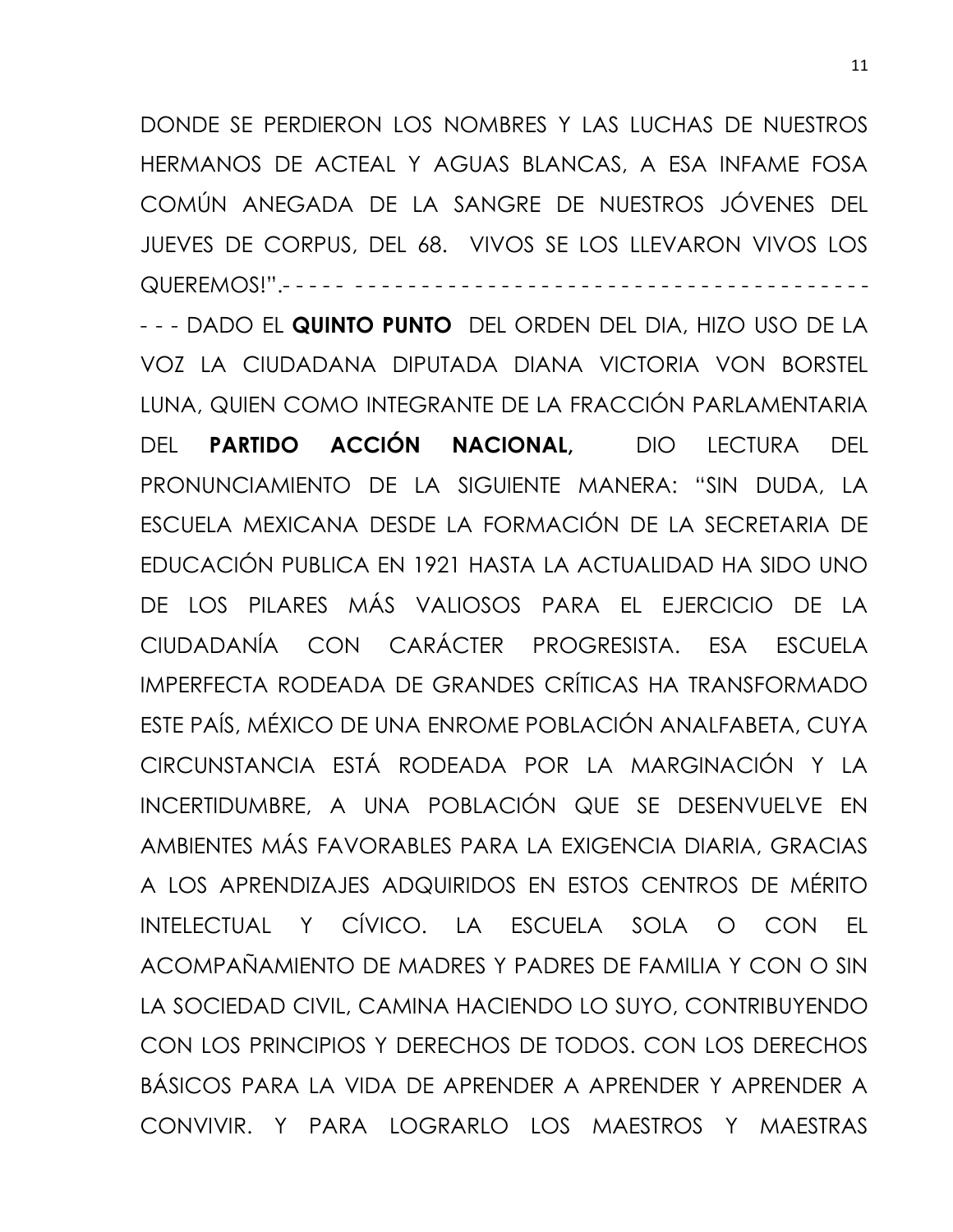NECESITAN QUE SUS ALUMNOS HAGAN SUYAS LAS HERRAMIENTAS SUYAS LAS HERRAMIENTAS DEL PENSAMIENTO SUPERIOR QUE ES LA LECTURA, LA ESCRITURA Y LAS MATEMÁTICAS, DE DONDE SE DESPRENDE EL RESTO DEL CONOCIMIENTO HUMANO. EN ESTE PROCESO DE ENSEÑANZA APRENDIZAJE DEBERÍAMOS RENDIRLE UN CULTO ESPECIAL A LOS LIBROS DE TEXTO GRATUITO QUE LA SECRETARIA DE EDUCACIÓN PUBLICA A TRAVÉS DE LA COMISIÓN NACIONAL DE LIBROS DE TEXTO GRATUITO ENTREGA CADA AÑO A MÁS DE 25 MILLONES DE ALUMNOS, DE LOS CUALES 18.3% ASISTE A PREESCOLAR, 55.8 A PRIMARIA, 25.6 A SECUNDARIA Y 0.3 A CENTROS DE ATENCIÓN ESPECIAL. LA COMISIÓN NACIONAL DE LIBROS GRATUITOS CONALITEG CUMPLE ESTE 12 DE FEBRERO SU 47 ANIVERSARIO. FUNDADA EN 1959 POR EL ENTONCES PRESIDENTE DE LA REPÚBLICA MEXICANA LIC. ADOLFO LÓPEZ MATEOS QUIEN ENTENDIÓ LA NECESIDAD DE PROVEER DE LIBROS ACCESIBLES A LOS NIÑOS DE EDUCACIÓN PRIMARIA DE LA ÉPOCA, "POCO PUEDE HACER LA ESCUELA POR LOS NIÑOS SI SUS PADRES NO TIENEN RECURSOS PARA COMPRARLES LOS LIBROS DE TEXTO" DECÍA LAS CRÍTICAS INICIALES A TAN MAGNO PROYECTO NO SE HICIERON ESPERAR, YA QUE LA COMISIÓN, AUN SIENDO UN ORGANISMO PÚBLICO, OTORGO DESDE EL PRINCIPIO LIBROS DE FORMA GRATUITA A INSTITUCIONES PRIVADAS; EL PRESIDENTE SIMPLEMENTE RESPONDÍA "TODOS SON NIÑOS Y TODOS SON PARTE DE NUESTRO PUEBLO". LOS PRIMEROS LIBROS ERAN UN TEMA CRUCIAL, POR LO QUE SU DISEÑO DEBÍA SER MINUCIOSO, A FIN DE NO CONTENER EXPRESIONES QUE SUSCITARAN RENCORES, ODIOS, PREJUICIOS O CONTROVERSIAS.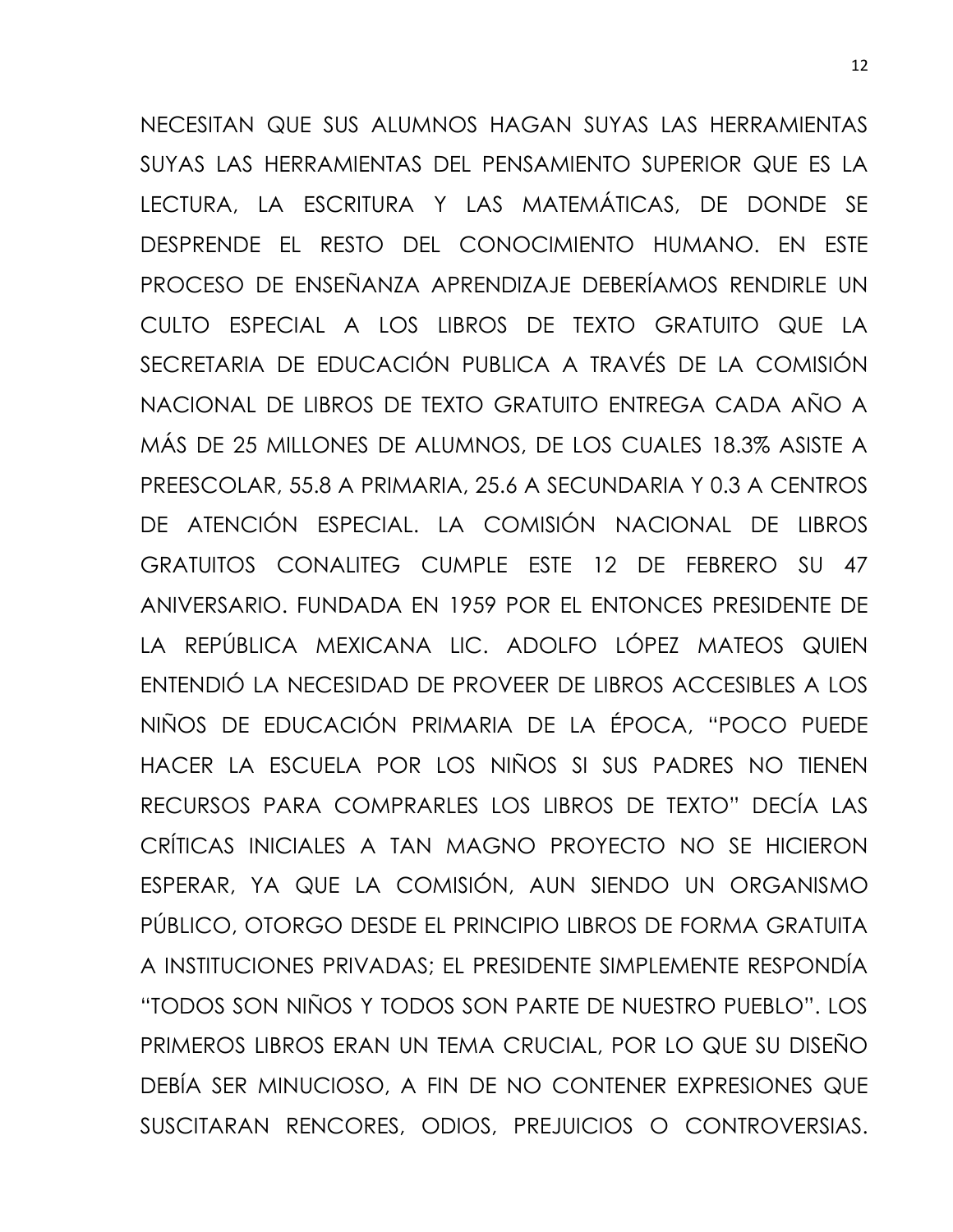ESTA TITÁNICA TAREA FUE ENCOMENDADA A MARTÍN LUIS GUZMÁN, UN MILITAR, PERIODISTA Y LITERATO DE GRAN ENVERGADURA, GANADOR DEL PREMIO NACIONAL DE LITERATURA EN 1958. EN 1962 LA CONALITEG CONSOLIDÓ SU ARRAIGO ENTRE LA POBLACIÓN MEXICANA CUANDO EMPLEÓ UNA OBRA DE JORGE GONZÁLEZ CAMARENA COMO PORTADA DE LOS LIBROS DE TEXTO: "LA PATRIA", UNA MUJER DE TEZ MORENA, RASGOS INDÍGENAS Y MIRADA VALEROSA QUE, APOYADA EN LA AGRICULTURA, LA INDUSTRIA Y LA CULTURA -SIMBOLIZADAS EN LAS IMÁGENES DEL ESCUDO Y LA BANDERA NACIONALES, UN LIBRO Y DIVERSOS PRODUCTOS DE LA TIERRA Y LA INDUSTRIA-, REPRESENTABA EL PASADO, PRESENTE Y FUTURO DE NUESTRA NACIÓN. DESDE ESE AÑO Y HASTA 1972, ESA OBRA ILUSTRÓ MÁS DE 350 TÍTULOS. EN 1966, LA COMISIÓN EXTENDIÓ SU OFERTA EN APOYO A LAS COMUNIDADES MINORITARIAS DEL PAÍS MEDIANTE LA PRODUCCIÓN DE LIBROS EN BRAILLE. PARA 1972, LA INSTITUCIÓN YA PRODUCÍA 43 TÍTULOS PARA ALUMNOS Y 24 PARA MAESTROS, QUE REFLEJARON LAS REFORMAS EDUCATIVAS PROPUESTAS POR EL ENTONCES PRESIDENTE LUIS ECHEVERRÍA. A PARTIR DE 1977 SE PUSO EN MARCHA EL PROGRAMA DE DISTRIBUCIÓN DE LIBROS DE TEXTO GRATUITOS PARA SECUNDARIA, CON LO QUE INICIALMENTE SE BENEFICIÓ A LOS ALUMNOS DE LOS 1,743 MUNICIPIOS CON MAYOR ÍNDICE DE MARGINACIÓN. PARA EL CICLO ESCOLAR A 1998-1999 SE ATENDIÓ A MÁS DE DOS TERCERAS PARTES DE LA MATRICULA TOTAL DE ESE NIVEL EDUCATIVO. AÑOS MÁS TARDE Y POR ACUERDO PRESIDENCIAL, SE HIZO EXTENSIVO A TODOS LOS ESTUDIANTES DE SECUNDARIA EL DERECHO A LOS LIBROS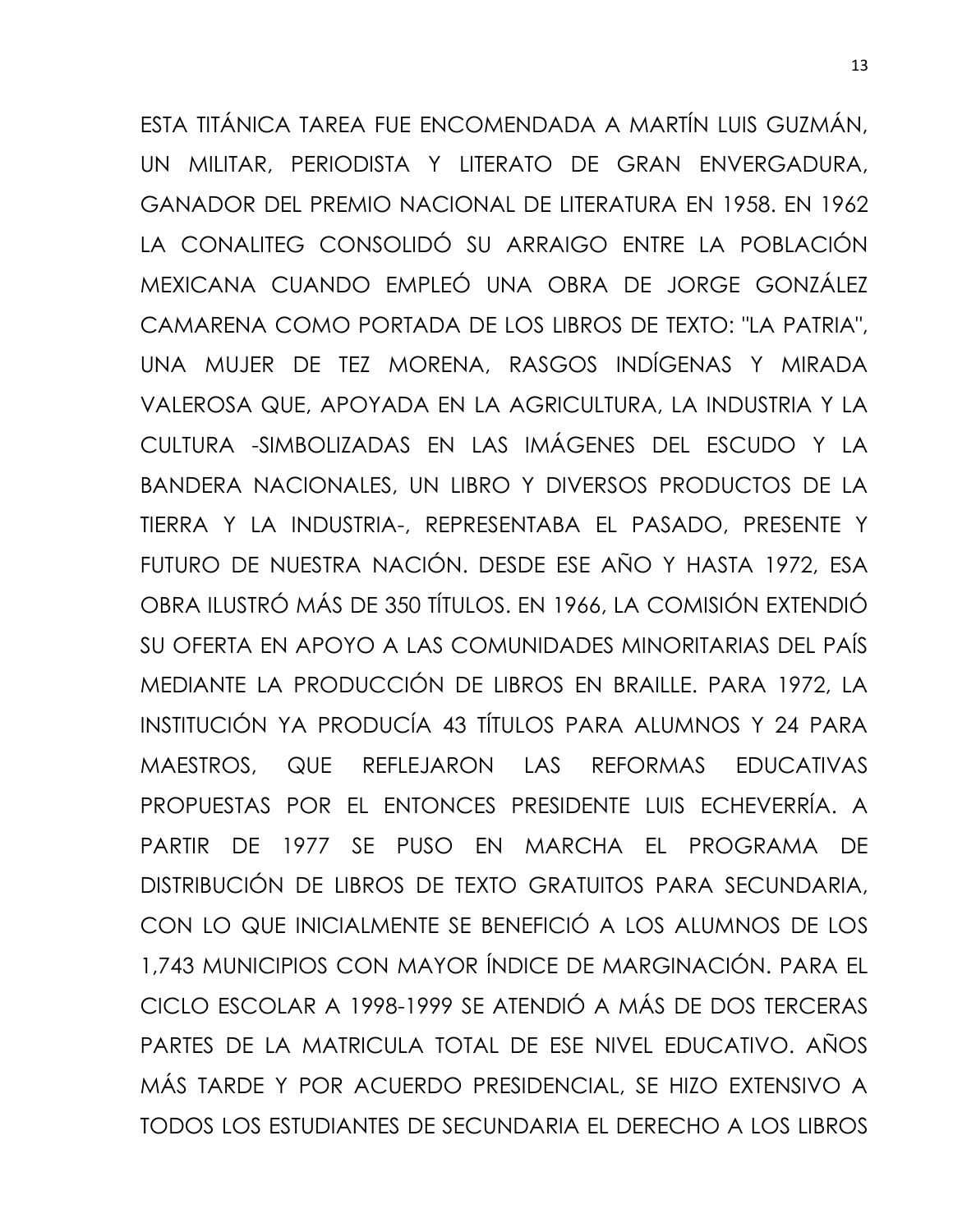DE TEXTO GRATUITOS FINANCIADOS POR LA FEDERACIÓN. DESDE 1921, EL MAESTRO JOSÉ VASCONCELOS INSPIRO A NIÑOS Y JÓVENES CUANDO ORDENO LA PRODUCCIÓN DE 21,000 LIBROS DE LECTURAS CLÁSICAS, EN DOS TOMOS. OCHENTA AÑOS DESPUÉS EN –EN 2001- LA CONALITEG CONSTITUYO LA BASE DEL PROGRAMA NACIONAL DE LECTURA "HACIA UN PAÍS DE LECTORES" CON LA CREACIÓN DE LOS PROGRAMAS DE BIBLIOTECAS DE AULA Y BIBLIOTECAS ESCOLARES, CUYO OBJETIVO CONSISTE EN ACERCAR A NIÑOS, JÓVENES Y ADULTOS DE TODAS LAS ESCUELAS DEL PAÍS A LIBROS DE LA MÁS ALTA CALIDAD. ACTUALMENTE SE ENCUENTRAN EN OPERACIÓN 3,601,000 BIBLIOTECAS DE AULA. LA PRODUCCIÓN DEL ORGANISMO ES VASTA Y ESPECIALIZADA, CON OFERTA DE LIBROS PARA EDUCACIÓN PREESCOLAR, PRIMARIA, SECUNDARIA, TELESECUNDARIA, INDÍGENA (EN 42 LENGUA DIFERENTES) BRAILLE Y MACROTIPO. DESDE SU FUNDACIÓN A LA FECHA, LA PRODUCCIÓN HISTÓRICA DE LA COMISION SUPERA LOS 5 MIL MILLONES DE LIBROS. ASÍ ES, COMO DESDE HACE 47 AÑOS, LA CONALITEG FUNDAMENTA SU ACCIONAR EN EL ESFUERZO DE LOS MEXICANOS POR ALCANZAR IGUALDAD MEDIANTE LA EDUCACIÓN DE NUESTRA NIÑEZ Y JUVENTUD. EN 2005, LA CONALITEG INTERNACIONALIZO SU OFERTA, MEDIANTE LA PRODUCCIÓN DE LIBROS DE TEXTO PARA LOS EDUCANDOS DE LA REPUBLICA DE HONDURAS, FINANCIADOS POR EL GOBIERNO HONDUREÑO Y EL BANCO MUNDIAL. COMO SE PUEDE APRECIAR, LA COMISIÓN NACIONAL DE LIBROS DE TEXTO GRATUITOS ES UNA DE LAS POLÍTICAS EDUCATIVAS MÁS SOSTENIDAS Y ENRIQUECIDAS A LO LARGO DEL TIEMPO: HA PERMANECIDO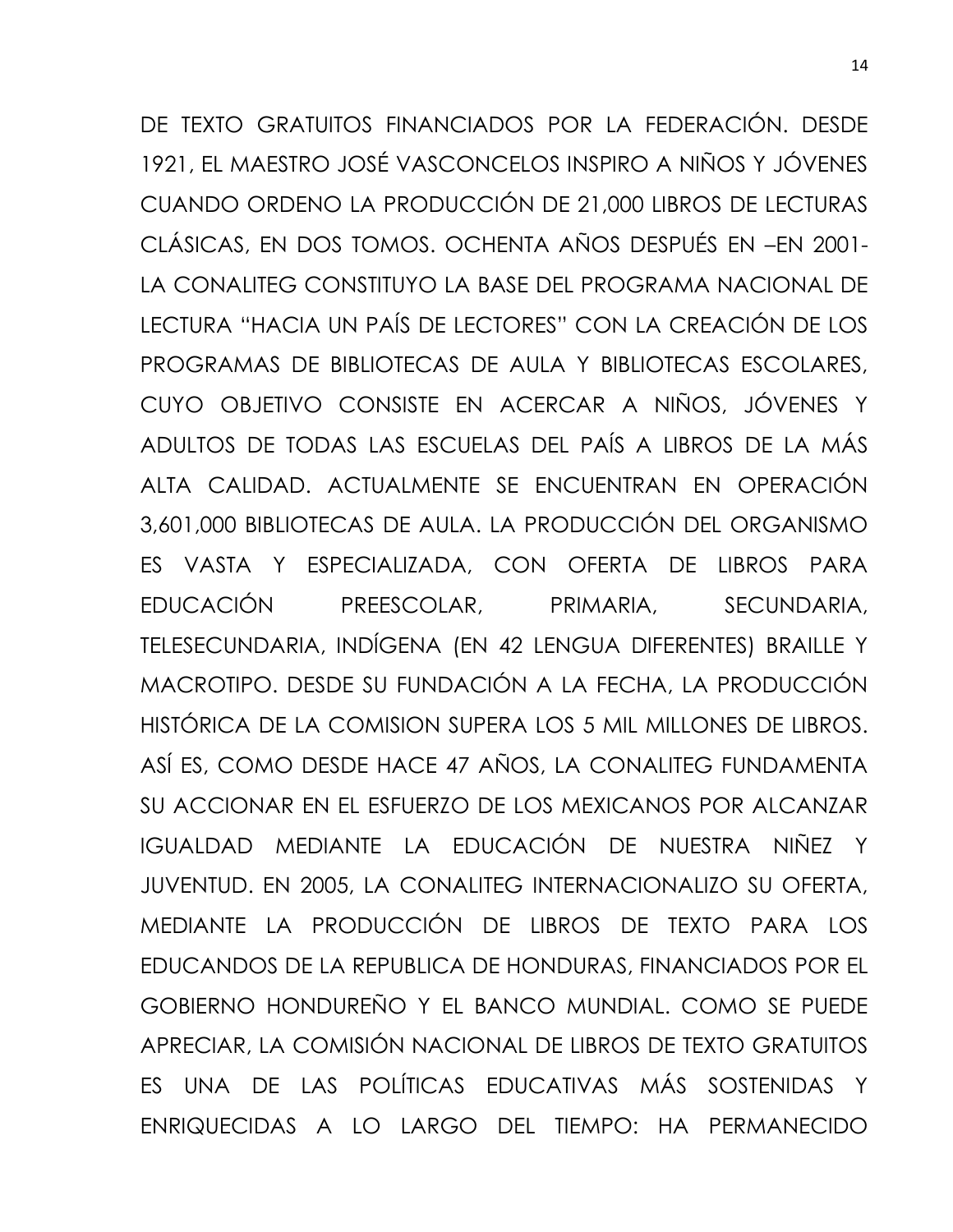DURANTE 9 SEXENIOS PRESIDENCIALES Y 15 SECRETARIOS DE EDUCACIÓN PÚBLICA DIFERENTES. HOY NECESITAMOS COMO PAÍS QUE ESOS MILLONES DE VOLÚMENES QUE CADA AÑO EDITA CONALITEG NO QUEDEN EN EL OLVIDO, QUE LOS HOGARES LOS ASUMAN COMO EL TESORO VALIOSO QUE SON, QUE SIGAN SIENDO MOTIVO DE LECTURA COTIDIANA, QUE INVITAN A LA DISCUSIÓN CIENTÍFICA E INFORMADA, AL DESCUBRIMIENTO, AL CULTIVO DE LOS VALORES Y LA RECREACIÓN DEL ARTE. EXTENDIENDO LA POSIBILIDAD DE TRANSFORMACIÓN GRADUAL Y PERMANENTE, DE ESTE PAÍS NECESITADO DE CORDURA Y GRATITUD PARA LA INFANCIA Y LOS JÓVENES, PERO TAMBIÉN PARA SUS MAESTRAS Y MAESTROS QUE CON PACIENCIA Y SABIDURÍA ACADÉMICA SE ACOMPAÑAN DEL LIBRO DE TEXTO GRATUITO PARA DARLES A CONOCER EL DEMANDANTE MUNDO DE LA ESCUELA. DESPUÉS DE TODO QUIEN NO TIENE RECUERDOS DE LOS MAESTROS Y LAS MAESTRAS QUE SON PARTE DE LO QUE SOMOS Y, DE LAS LECTURAS PREFERIDAS EN ESTOS LIBROS DE TEXTO GRATUITO, QUE DESPERTABAN LA IMAGINACIÓN INFANTIL, GOZANDO PLENAMENTE AL SENTIR DE CERCA AL SAPITO GLO, GLO, GLO, DE JOSÉ SEBASTIAN TALLON, LA MEDIA LUNA DE FEDERICO GARCÍA LORCA, LAS DOS ROSAS DE JOSÉ MARTÍ, Y MUCHAS MÁS, LECTURAS SENCILLAS DELICADAS Y CORTESES QUE NOS HICIERON SER EL PAÍS QUE HOY SOMOS. QUE LA CONALITEG SIGA SIRVIENDO A LA INFANCIA Y A LA JUVENTUD, DONDE QUIERA QUE HAYA UNA ESCUELA, CON SUS DOCENTES HACIENDO DE LA EDUCACIÓN EL ORGULLO DE ESTE PAÍS, A PESAR DE LAS CONTRADICCIONES, QUE COMO PARTE DE LA EXISTENCIA DIARIA SIEMPRE ESTÁN ALLÍ."- - - - - - -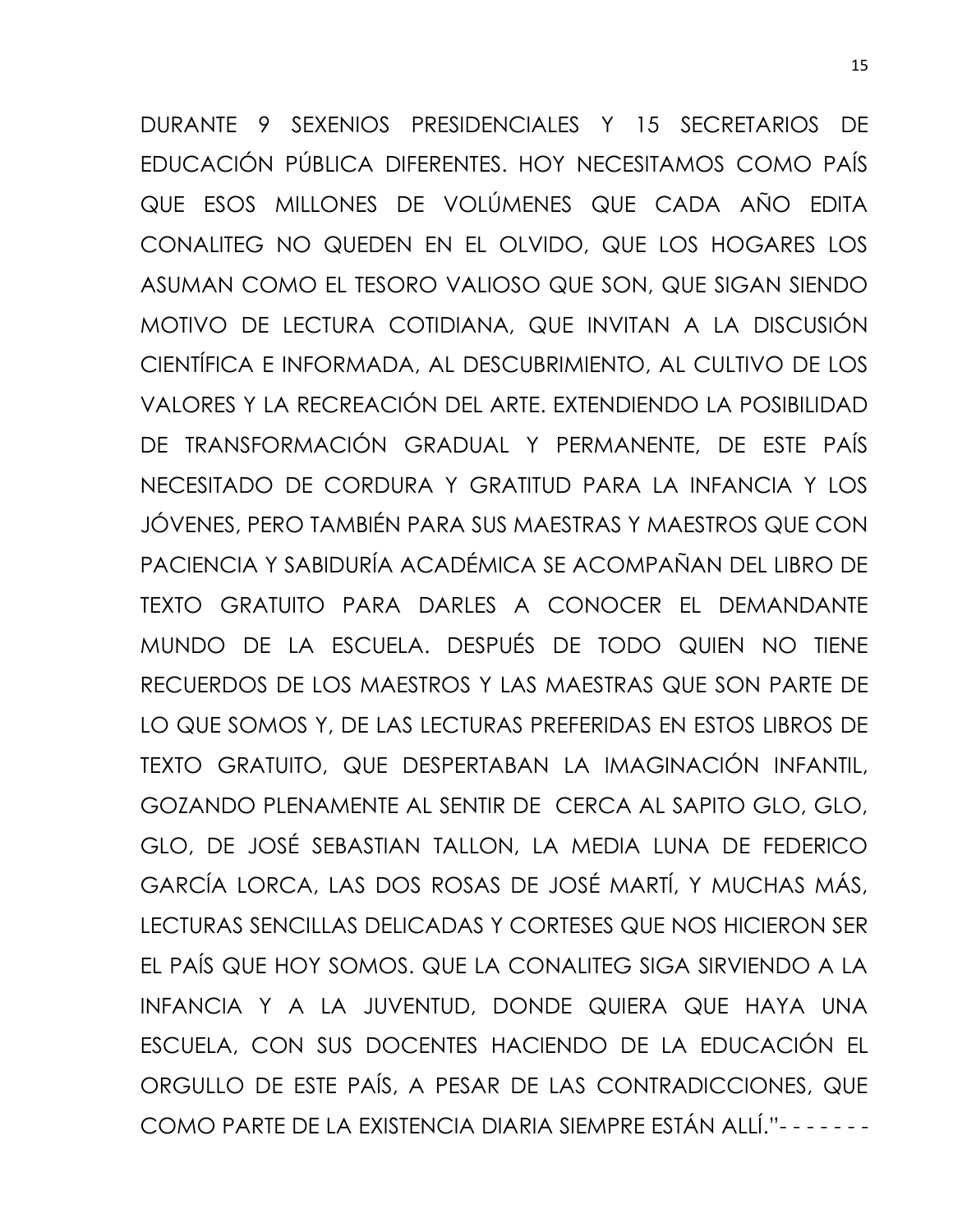- - - CONFORME AL **SEXTO PUNTO** DEL ORDEN DEL DIA, SE LE CONCEDIO EL USO DE LA VOZ A LA CIUDADANA DIPUTADA IRMA PATRICIA RAMÍREZ GUTIÉRREZ, QUIEN COMO INTEGRANTE DE LA FRACCIÓN PARLAMENTARIA DEL **PARTIDO REVOLUCIONARIO INSTITUCIONAL,** DIO LECTURA A LA PROPOSICION CON PUNTO DE ACUERDO, CONSISTENTE EN: "**ÚNICO.-** LA DÉCIMA CUARTA LEGISLATURA DEL HONORABLE CONGRESO DEL ESTADO DE BAJA CALIFORNIA SUR, SOLICITA RESPETUOSAMENTE AL TITULAR DEL PODER EJECUTIVO ESTATAL, GESTIONE LOS RECURSOS NECESARIOS PARA LA CREACIÓN DE UN NUEVO ALBERGUE DE ASISTENCIA SOCIAL QUE TENGA CERCANÍA CON LAS INSTALACIONES DEL NUEVO BENEMÉRITO HOSPITAL GENERAL CON ESPECIALIDADES "JUAN MARÍA DE SALVATIERRA", QUE BRINDE CON ELLO, EL MEJORAMIENTO DE UN MAYOR SERVICIO DE ALOJAMIENTO Y ALIMENTACIÓN A PERSONAS DE ESCASOS RECURSOS ECONÓMICOS PROCEDENTES DE LOS MUNICIPIOS MÁS ALEJADOS DEL NORTE DE LA ENTIDAD, QUE SE TRASLADAN A LA CIUDAD DE LA PAZ PARA LA ATENCIÓN MÉDICA Y DE ESPECIALIDADES.".- POR TANTO Y DE CONFORMIDAD A LO DISPUESTO POR LOS ARTÍCULOS 55 FRACCIÓN NOVENA Y 56 DE LA LEY REGLAMENTARIA DEL PODER LEGISLATIVO, TÚRNESE LA PRESENTE INICIATIVA A LA **COMISIÓN PERMANENTE DE LA SALUD, LA FAMILIA Y LA ASISTENCIA PUBLICA,** SOLICITÁNDOLE A SU PRESIDENTA FIRMAR DE RECIBIDO EN EL LIBRO DE CONTROL CORRESPONDIENTE.- - - - - - - - - - - - - - FINALMENTE Y DE ACUERDO CON EL **SEPTIMO PUNTO** DEL ORDEN DEL DIA, SE DECLARARONN CLAUSURADOS LOS TRABAJOS DE ESTA SESIÓN PÚBLICA ORDINARIA DE LA DIPUTACIÓN PERMANENTE,